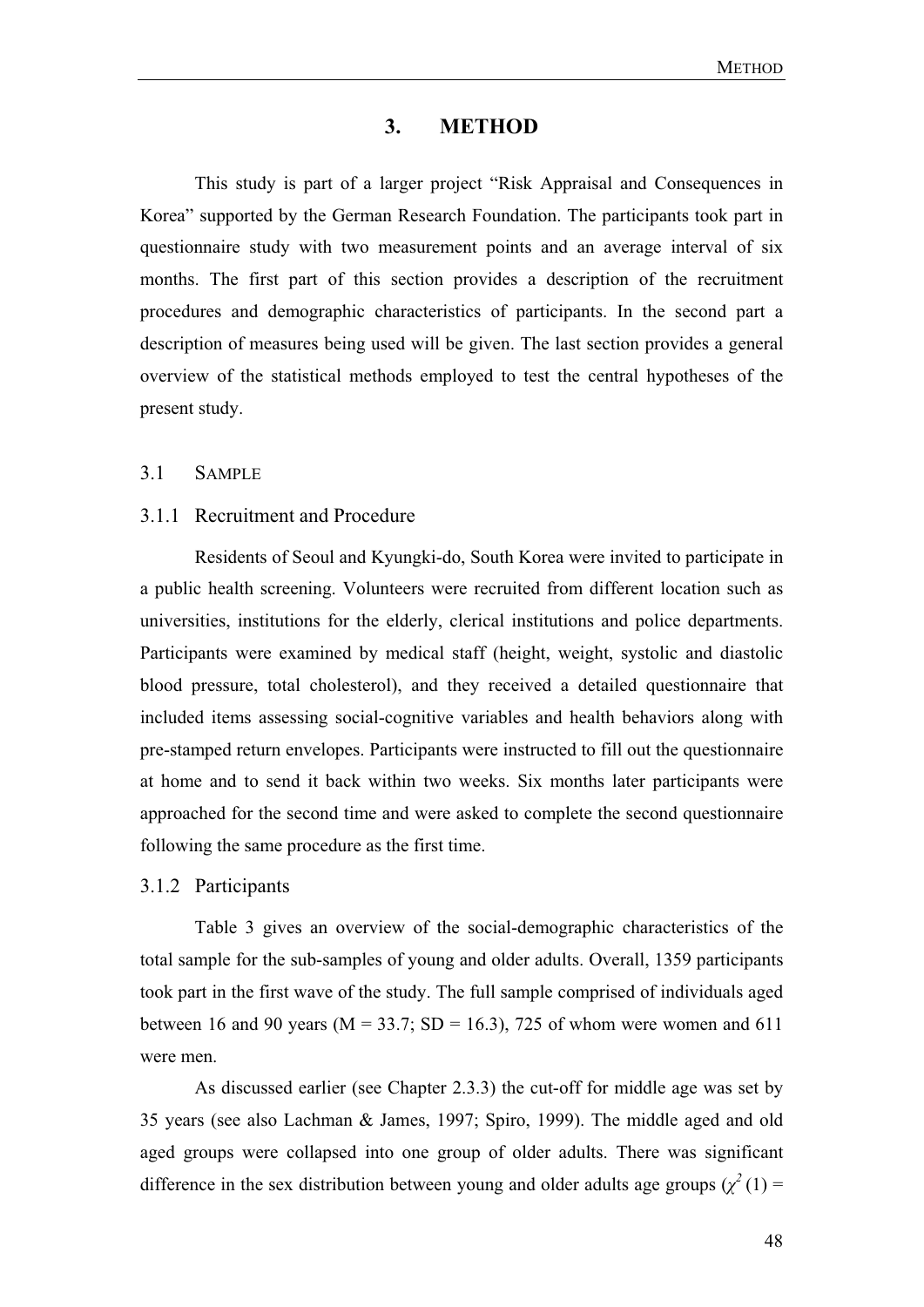51.27,  $p < .001$ ). The sub-sample of older adults was predominantly female (68.4%), whereas the young adults sub-sample had a quite equal sex distribution (52.5% female).

There were differences in educational, occupational and marital status as well as difference in income between sub-samples of young and older adults (see Table 3). The younger sub-sample had a higher educational status than the older sub-sample. At wave1, 43.3% of the younger versus 23.7% of the older participants were graduates of the higher educational program. Further, the majority of the younger participants (54.0%) by the time of the survey were students, whereas the majority of the older participants were housewives (40.1%). The vast majority of younger participants were single (84.4%), whereas 75.9% of the older participants were married. The income distribution was slightly different between the two age groups  $(\chi^2(3) = 25.58, p <$ .001), with 35.3% of older participants and 30.6% of younger participants in the highest income category.

Overall, 662 (48.7%) participants dropped out of the study by the second wave. As can also be seen in Table 3 the continuer sample  $(M = 32.1)$  was younger than the drop-out sample ( $M = 35.4$ ) and this difference was significant  $t(1344) =$ 3.64,  $p < .01$ ). Regarding gender distributions, continuers and drop-outs did not differ significantly  $(\chi^2(1) = 1.00, n.s.)$ . When comparing the continuers with the drop-outs significant differences in the distribution of educational ( $\chi^2$  (6) = 21.81, *p* < .01), occupational ( $\chi^2$  (9) = 40.70, *p* < .001), and marital ( $\chi^2$  (4) = 18.66, *p* < .01) status as well as income  $(\chi^2(3) = 24.70, p < .001)$  became apparent. Thus, the drop-out subsample was better educated, consisted of more housewives and less blue collar workers, were more likely to be in the highest income category and more likely to be married.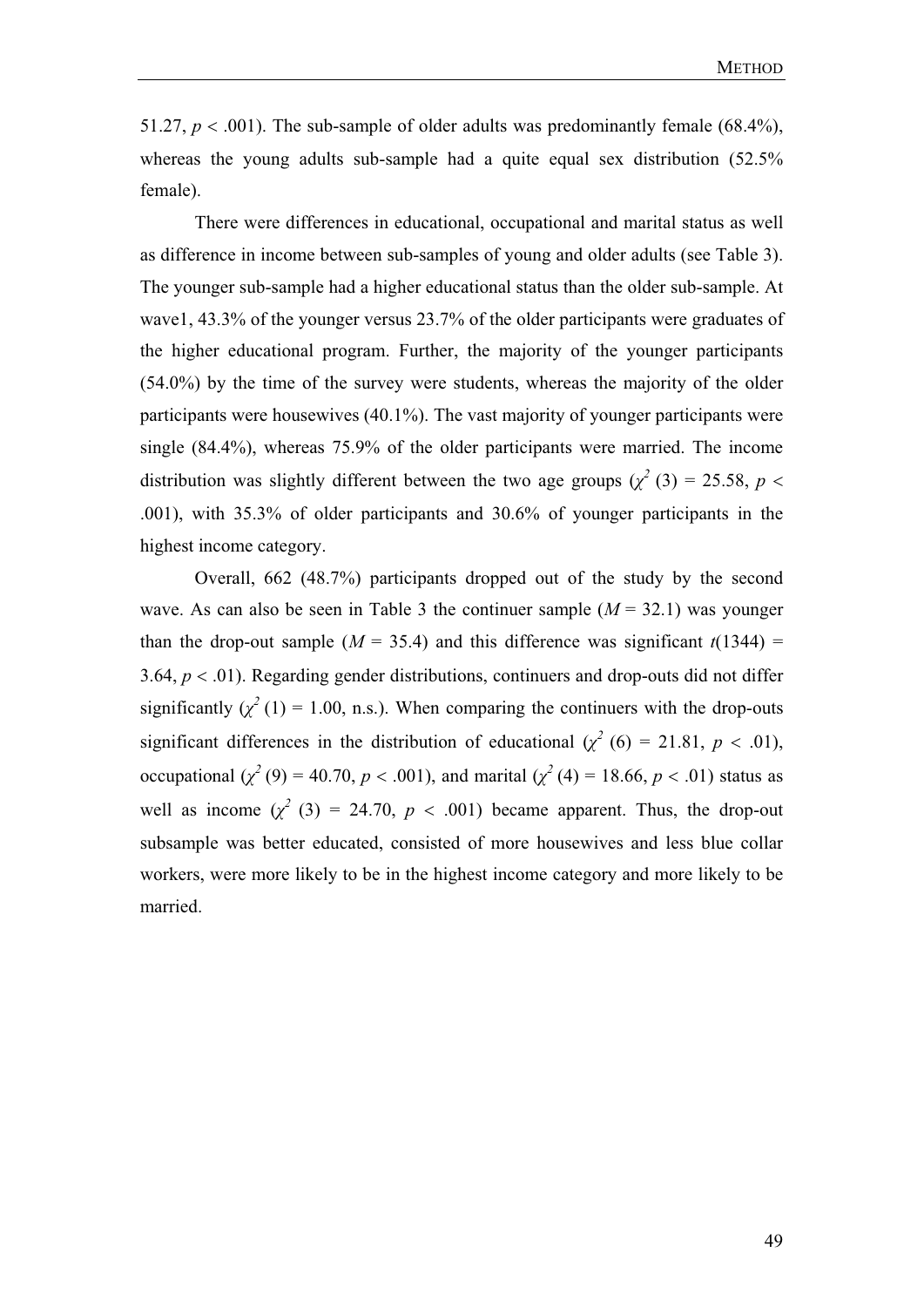|                                       |            | Wave1                            |             |             | Wave2                                                             |           |             |
|---------------------------------------|------------|----------------------------------|-------------|-------------|-------------------------------------------------------------------|-----------|-------------|
|                                       | Total      | Young                            | Older       | Total       | Young                                                             | Older     | Drop-out    |
|                                       | $(N =$     | adults                           | adults      | $(N = 697)$ | adults                                                            | adults    | $(n = 662)$ |
|                                       | 1359)      | $(n=910)$                        | $(n=436)$   |             | $(n=489)$                                                         | $(n=202)$ |             |
| Age                                   |            |                                  |             |             |                                                                   |           |             |
| Mean (SD)                             | 33.7       | 24.0                             | 54.0        | 32.1        | 22.6                                                              | 55.2      | 35.4        |
|                                       | (16.3)     | (5.1)                            | (12.5)      | (17.1)      | (5.0)                                                             | (13.6)    | (15.3)      |
| Sex                                   |            |                                  |             |             |                                                                   |           |             |
| Men                                   | 611(45.7)  |                                  |             |             | 474 (52.5) 137 (31.6) 314 (47.1) 255 (54.1)                       | 59(30.1)  | 291 (44.2)  |
| Women                                 |            |                                  |             |             | 725 (54.3) 429 (47.5) 296 (68.4) 353 (52.9) 216 (45.9) 137 (69.9) |           | 368 (55.8)  |
|                                       |            | $\chi$ 2 (1) = 51.27, p < .0012  |             |             | $\chi$ 2 (1) = 32.10, p < .001                                    |           |             |
| Education $(\%):$                     |            |                                  |             |             |                                                                   |           |             |
| No degree                             | 10(0.9)    | 4(0.5)                           | 6(1.8)      | 8(1.3)      | 0(0.0)                                                            | 8(4.6)    | 3(0.6)      |
| Middle school                         | 40(3.7)    | 1(0.1)                           | 39(11.7)    | 32(5.2)     | 1(3.1)                                                            | 31(17.9)  | 22(4.4)     |
| Dropped out of                        | 34(3.2)    | 2(0.3)                           | 32(9.6)     | 40(6.5)     | 18(4.1)                                                           | 22(12.7)  | 17(3.4)     |
| vocational                            |            |                                  |             |             |                                                                   |           |             |
| training                              |            |                                  |             |             |                                                                   |           |             |
| High school                           | 424 (39.3) |                                  |             |             | 289 (38.8) 135 (40.4) 242 (39.3) 177 (40.0)                       | 65 (37.6) | 172(34.3)   |
| degree or                             |            |                                  |             |             |                                                                   |           |             |
| college dropout                       |            |                                  |             |             |                                                                   |           |             |
| Technical school                      | 124(11.5)  | 105(14.1)                        | 19(5.7)     | 86 (14.0)   | 73(16.5)                                                          | 13(7.5)   | 48(9.6)     |
| College or                            | 401(37.2)  | 322(43.3)                        | 79 (23.7)   | 190(30.9)   | 164(37.1)                                                         | 26(15.0)  | 211 (42.1)  |
| university                            |            |                                  |             |             |                                                                   |           |             |
| Graduate school                       | 45(4.2)    | 21(2.8)                          | 24(7.2)     | 17(2.8)     | 9(2.0)                                                            | 8(4.6)    | 28(5.6)     |
| or more                               |            |                                  |             |             |                                                                   |           |             |
|                                       |            | $\chi^2$ (6) = 198.83, p < .001  |             |             | $\chi^2$ (6) = 139.55, p < .001                                   |           |             |
| Occupation:                           |            |                                  |             |             |                                                                   |           |             |
| $(\%)$                                |            |                                  |             |             |                                                                   |           |             |
| Student                               | 418 (37.6) | 415(54.0)                        | 3(0.9)      | 210(33.1)   | 208(46.0)                                                         | 2(1.1)    | 182 (35.5)  |
| Housewife                             | 181(16.3)  | 44 (5.7)                         | 137(40.1)   | 90(14.2)    | 24(26.7)                                                          | 66 (36.1) | 109(21.3)   |
| Unemployed                            | 51 $(4.6)$ | 12(1.6)                          | 39(11.4)    | 37(5.8)     | 6(1.3)                                                            | 31(16.9)  | 23(4.5)     |
| Blue collar                           | 65(5.9)    | 26(3.4)                          | 39(11.4)    | 59 $(9.3)$  | 25(5.5)                                                           | 34(18.6)  | 20(3.9)     |
| worker                                |            |                                  |             |             |                                                                   |           |             |
| Skilled worker                        | 30(2.7)    | 17(2.2)                          | 13(3.8)     | 17(2.7)     | 13(2.9)                                                           | 4(2.2.)   | 18(3.5.)    |
| Service or sales                      | 57(5.1)    | 23(3.0)                          | 34(9.9)     | 43(6.8)     | 30(6.6)                                                           | 13(7.1)   | 26(5.1)     |
| White collar                          | 65(5.9)    | 43(5.6)                          | 22(6.4)     | 33(5.2)     | 22(4.9)                                                           | 11(6.0)   | 36(7.0)     |
| Manager or                            | 22(2.0)    | 5(0.7)                           | 17(5.0)     | 6(0.9)      | 0(0.0)                                                            | 6(3.3)    | 14(2.7)     |
| entrepreneur                          |            |                                  |             |             |                                                                   |           |             |
| Professional                          | 69(6.2)    | 36(4.7)                          | 33(9.6)     | 29(4.6)     | 14(3.1)                                                           | 15(8.2)   | 34(6.6)     |
| freelancer                            |            |                                  |             |             |                                                                   |           |             |
| Other                                 |            | 153 (13.8) 148 (19.2)            | 5(1.5)      |             | $111(17.5)$ 110 (24.3)                                            | 1(0.5)    | 50(9.8)     |
|                                       |            | $\chi$ 2 (9) = 535.53, p < .001  |             |             | $\chi$ 2 (9) = 309.81, p < .001                                   |           |             |
| Income $(\overline{\frac{9}{6}})^{1}$ |            |                                  |             |             |                                                                   |           |             |
| $<$ 500 yen                           | 68 (6.4)   | 32(4.3)                          | 36(11.0)    | 54 (8.9)    | 26(6.0)                                                           | 28 (16.6) | 22(4.5)     |
| 510-1500 yen                          | 171(16.1)  | 116(15.7)                        | 55 $(16.9)$ | 117(19.4)   | 73 (16.8)                                                         | 44(26.0)  | 74 (15.0)   |
| 1510-3000 yen                         | 485 (45.5) | 365(49.4)                        | 120(46.8)   | 275(45.5)   | 220(50.6)                                                         | 55 (32.5) | 203 (41.2)  |
| >3010                                 |            | 341 (32.0) 226 (30.6) 115 (35.3) |             |             | $158(26.2)$ 116 (26.7)                                            | 42 (24.9) | 194 (39.4)  |
|                                       |            | $\chi$ 2 (3) = 25.58, p < .001   |             |             | $\chi$ 2 (3) = 29.49, p < .001                                    |           |             |
| Marital status<br>$(\%)$              |            |                                  |             |             |                                                                   |           |             |
| Single                                | 648(60.1)  | 635 (84.4)                       | 13(4.0)     | 382(62.5)   | 374 (84.4)                                                        | 9(5.3)    | 272 (54.6)  |
| Married                               | 351 (32.7) | 106(14.1)                        | 245 (75.9)  | 183(30.0)   | 61 (13.8)                                                         | 61 (13.8) | 192(38.6)   |
| Widowed                               | 51 (4.9)   | 3(0.4)                           | 48 (14.9)   | 38(6.2)     | 4(0.9)                                                            | 4(0.9)    | 19(3.8)     |
| Remarried                             | 10(0.9)    | 4(0.5)                           | 6(1.9)      | 3(0.5)      | 1(0.2)                                                            | 1(0.2)    | 6(1.2)      |
| Divorced                              | 15(1.4)    | 4(0.5)                           | 11(3.4)     | 5(0.8)      | 3(0.7)                                                            | 3(0.7)    | 9(1.8)      |
|                                       |            | $\chi$ 2 (4) = 623.57, p < .001  |             |             | $\chi$ 2 (4) = 336.62, <i>p</i> < .001                            |           |             |

*Table 3: Socio-demographic characteristics of participants* 

Note:  $\frac{1}{1}$ In thousand yen.  $\frac{2}{\chi^2}$  tests pertain to differences between young and older adults age groups.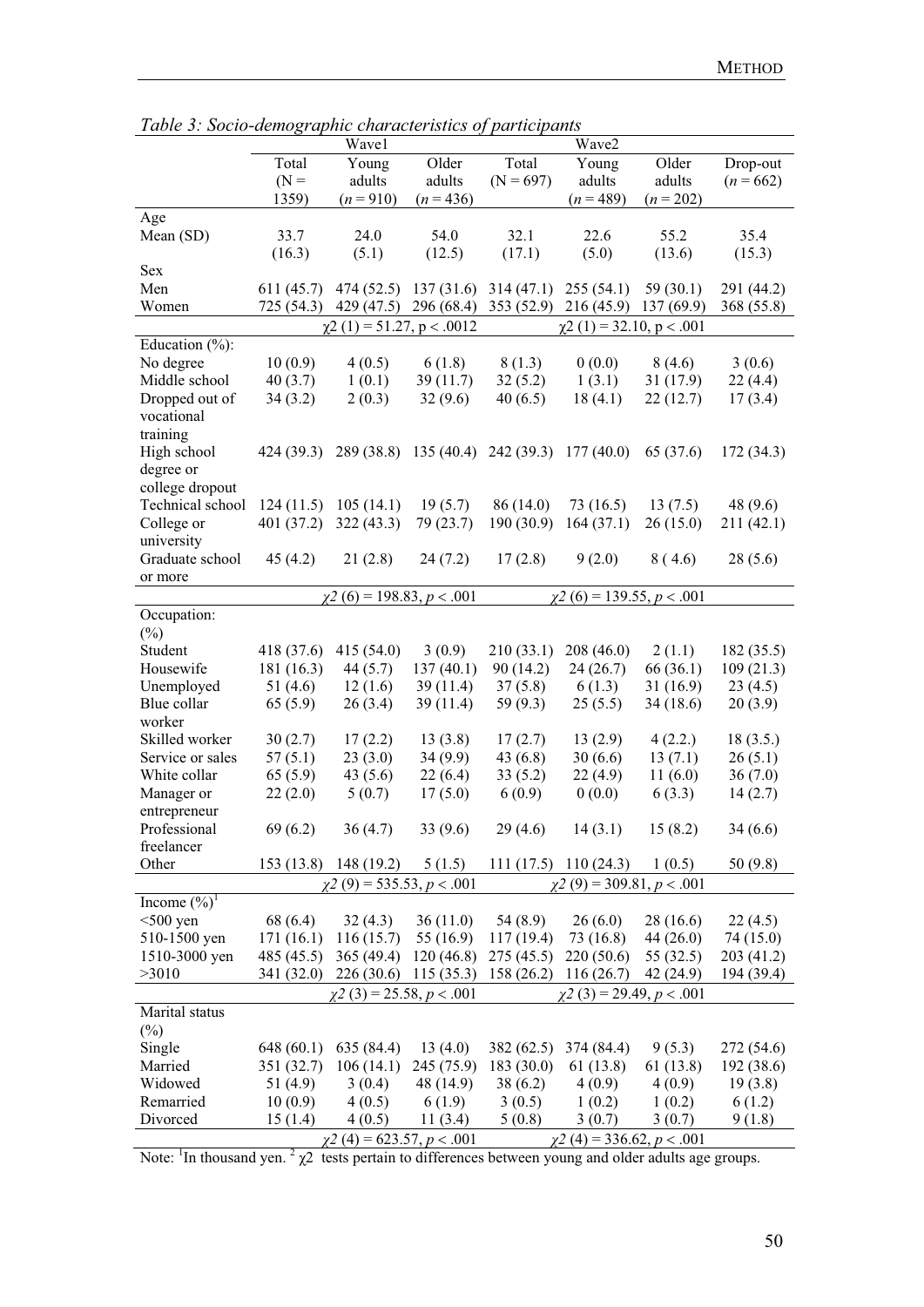### 3.2 MEASURES

In the following section the measures used in the study are introduced. All scales were assessed at both measurement occasions. All scales were translated from German into Korean by native-language speakers and verified through backtranslations (Behling & Law, 2000). They were then tested in a pilot study with respect to ambiguity, plausibility, and difficulty in order to reduce the frequency of invalid responses (cf. L. A. Clark & Watson, 1995). For the exact wording of the measurement instruments see Appendix D.

## 3.2.1 Health Behaviors

#### *3.2.1.1 Nutrition*

Evidence exists that a diet consisting of daily intake of fruits and vegetables and limited consumption of foods high in saturated fat can have beneficial effects on long-term health (Conner & Armitage, 2002; Willett, 1994). Self-reported nutrition behavior was assessed using the nutrition style scale developed by Renner, Hahn, and Schwarzer (1996). The nutrition style scale was developed as a brief dietary assessment tool that targets a general optimal diet for prevention of common chronic diseases of adulthood. There were two dimension of nutrition behavior, one related to a high-fiber dietary intake, with five items (Cronbachs's  $\alpha$  = .68 at T1 and  $\alpha$  = .72 at T2) and the other related to a low-fat dietary intake, with nine items (Cronbachs's  $\alpha$  = .79 at T1 and  $\alpha$  = .79 at T2). Responses were made on four point scales ranging from 1 (not at all true) to 4 (exactly true).

## *3.2.1.2 Physical Activity*

For the assessment of physical activity, participants were asked in line with the South Korean National Survey of Sport Participation (cf. M. Kim, 1996) and the EPIC-Norfolk Physical Activity Questionnaire (Wareham, Jakes, Rennie, Mitchell, Hennings, & Day, 2002), how often they engaged in different types of physical activity covering a broad range of aerobic, calisthenics, and resistance activities that are relevant for younger and older adults (see also Netz, Wu, Becker, & Tenenbaum, 2005). In particular, participants were asked how often they engage on average in a)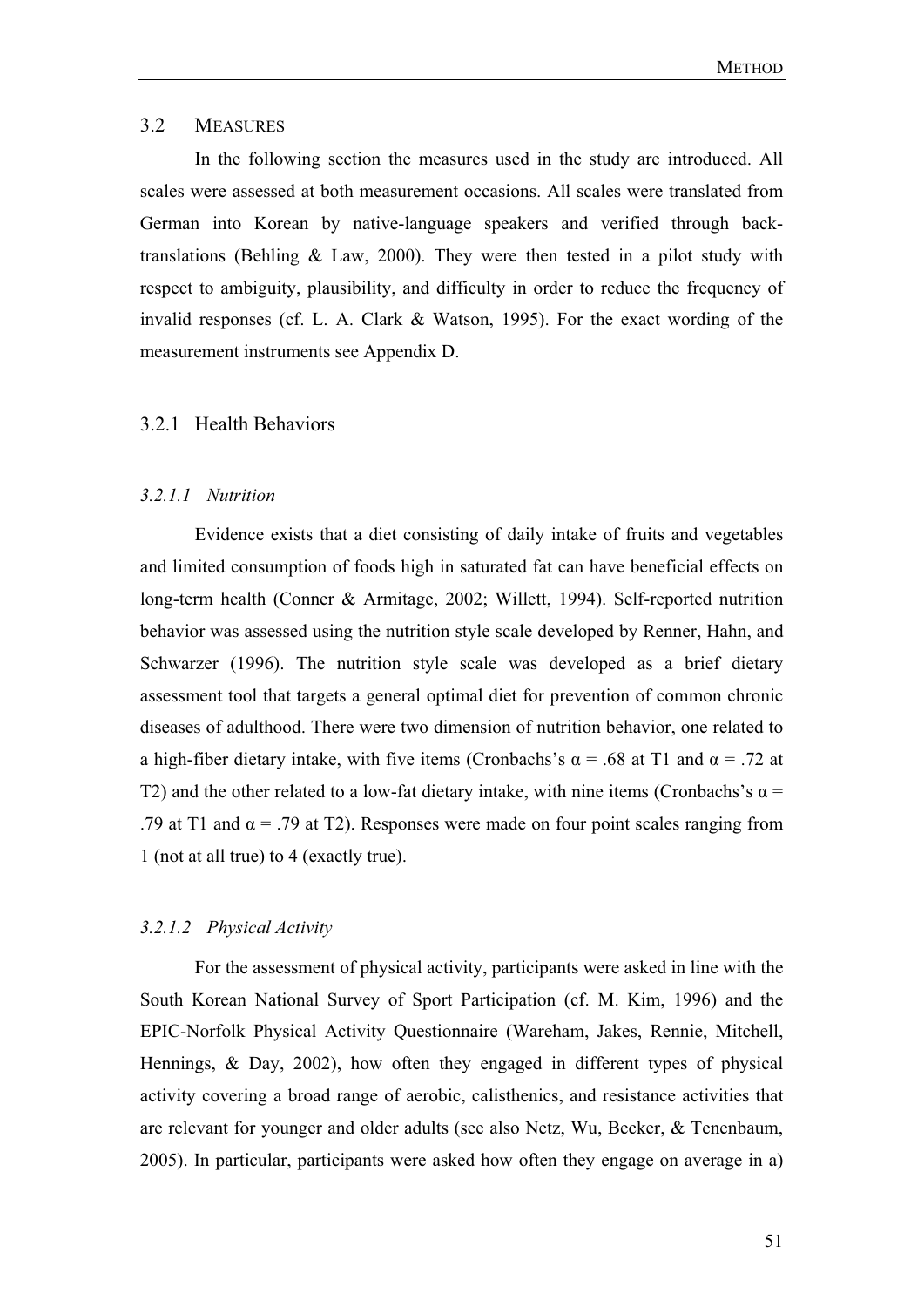cycling; b) endurance activities (jogging, running, swimming, rowing, etc.); c) walking, hiking; d) calisthenics, gymnastics, aerobics, dancing; e) strength and weight training; f) games (baseball, soccer, volleyball, tennis, squash, etc.); g) martial arts (karate, judo, taekwondo, aikido, kendo, kickboxing, etc.). The answers were given on a five-point Likert-type scale with 1 (*almost every day*), 2 (*3-4 times a week*), 3 (*once a week*), 4 (*1-3 times a month*) and 5 (*less than once a month or never*). Responses were recorded for every activity respectively into 0 (*never*), 0.5 (*1-3 times a month*), 1.0 (*once a week*), 2.5 (*2-3 times a week*), and 5 (*almost every day*). Afterwards, recorded responses were collapsed into a total sum score of physical activity per week. Moreover, engagement in physical activities was also assessed in a dichotomous way by asking respondents whether they are physically active on a regular basis.

 As can be seen in Figure 2, participants reported different kinds of physical activities. Younger adults were more likely to be involved in endurance sports  $(\chi^2(1))$  $= 9.8, p < .01$ ), strengths and weight training ( $\chi^2(1) = 11.6, p < .01$ ), games ( $\chi^2(1) =$ 13.4,  $p < .001$ ) and martial arts ( $\chi^2(1) = 8.1, p < .01$ ).



*Note*. More than one kind of physical activities possible. Percentages do not add to 100. *Figure 2: Descriptive statistics for physical activities of younger and middle aged/older adults*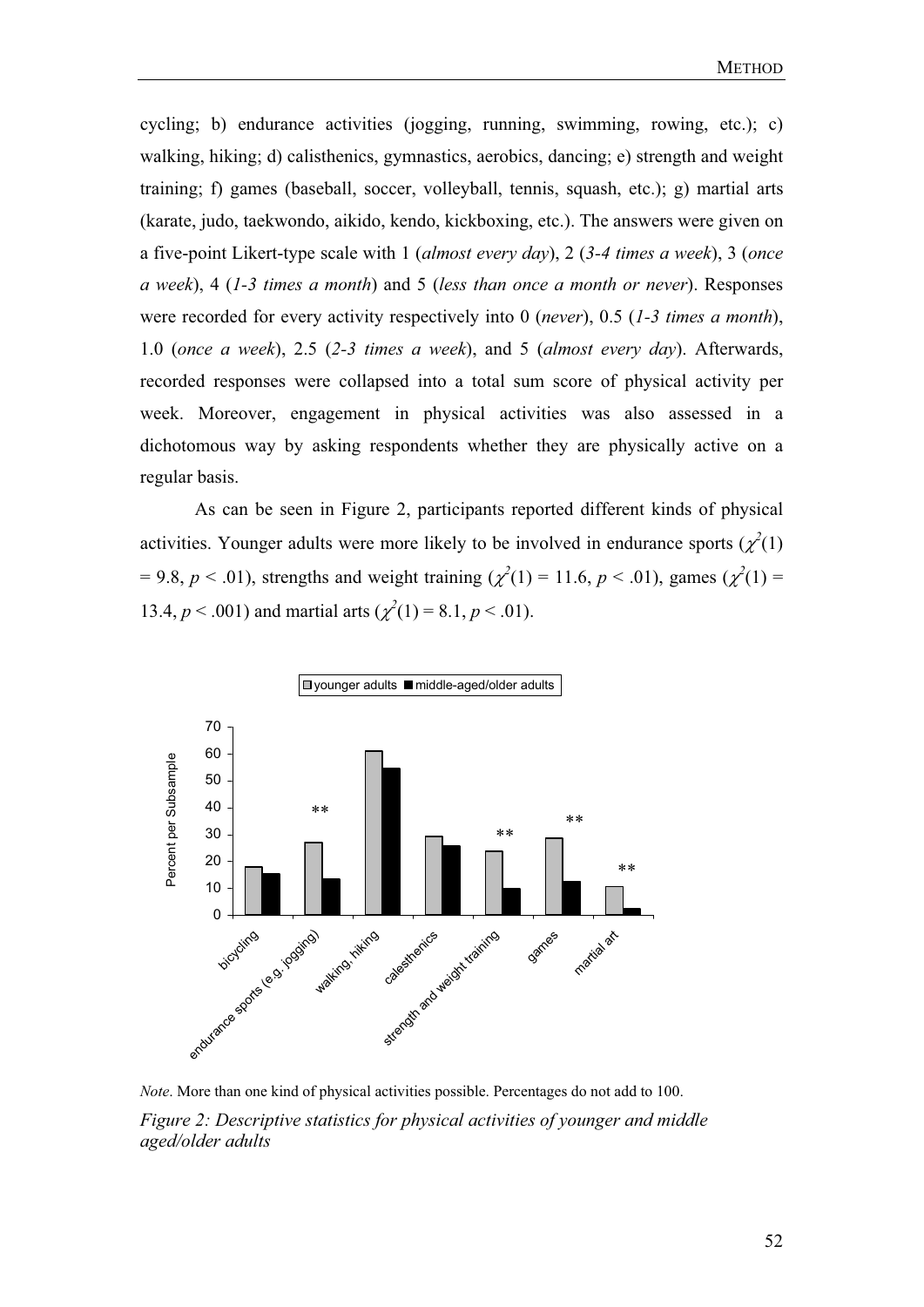### *3.2.1.3 Alcohol Consumption*

In order to assess alcohol consumption, respondents were first asked if they consume alcohol on a regular basis. In a second step, a typical quantity-frequency assessment of alcohol consumption was undertaken (cf. Alanko, 1984; Room, 1990). The quantity-frequency (QF) assessment of alcohol consumption consisted of three dimensions of quantity, frequency and variability. The accuracy of measurement is improved when beverage-specific questions are included (Rehm, 1998). First, the participants had to indicate how often they drink different alcoholic beverages, e.g. beer, wine, suju or spirits. The answers were given on a six point Likert-type scale with 1 (*daily*), 2 (*couple of times a week*), 3 (*once a week*), 4 (*1-3 times a month*), 5 (*very seldom*), and 6 (*never*). Responses were recorded for every beverage respectively into 0 (*never*), 0.1 (*very seldom*), 0.5 (*1-3 times a month*), 1 (*once a week*), 3 (*couple of times a week*) and 7 (*daily*). In the second step, participants were asked to indicate the amount (number of glasses) of the consumed alcohol on one occasion. The number of glasses per occasion was converted into gram ethanol (WHO, 2001). In the last step, the frequency of drinking occasions was multiplied with the amounts of ethanol for each beverage and summed up across all beverages.

Previous research has shown that when people are asked to estimate their average alcohol consumption over a past period they tend to report median, not mean quantities, and thus underestimate their actual consumption (Gruenewald  $\&$  Nephew, 1994). A couple of studies compared self-reports of alcohol-consumption obtained by QF and prospective weekly diary methods and came to the conclusion that a weekly drinking diary yielded more alcohol consumption than QF measures, especially for heavy drinkers (Heeb & Gmel, 2005; Werch, 1989; but see O'Hare, 1991)). Although weekly drinking diaries are less prone to recall errors, they are very resource demanding and are not very useful for identification of typical drinking patterns (Rehm, Greenfield, Walsh, Xie, Robson, & Single, 1999). Hence, one random week is not necessarily representative for one's drinking behavior in general. The goal of the present study was to investigate whether health cognition can predict alcohol consumption. Thus, the rank order of the participants and not the absolute amounts of consumed alcohol was of interest. Therefore a QF-measure of alcohol consumption was chosen.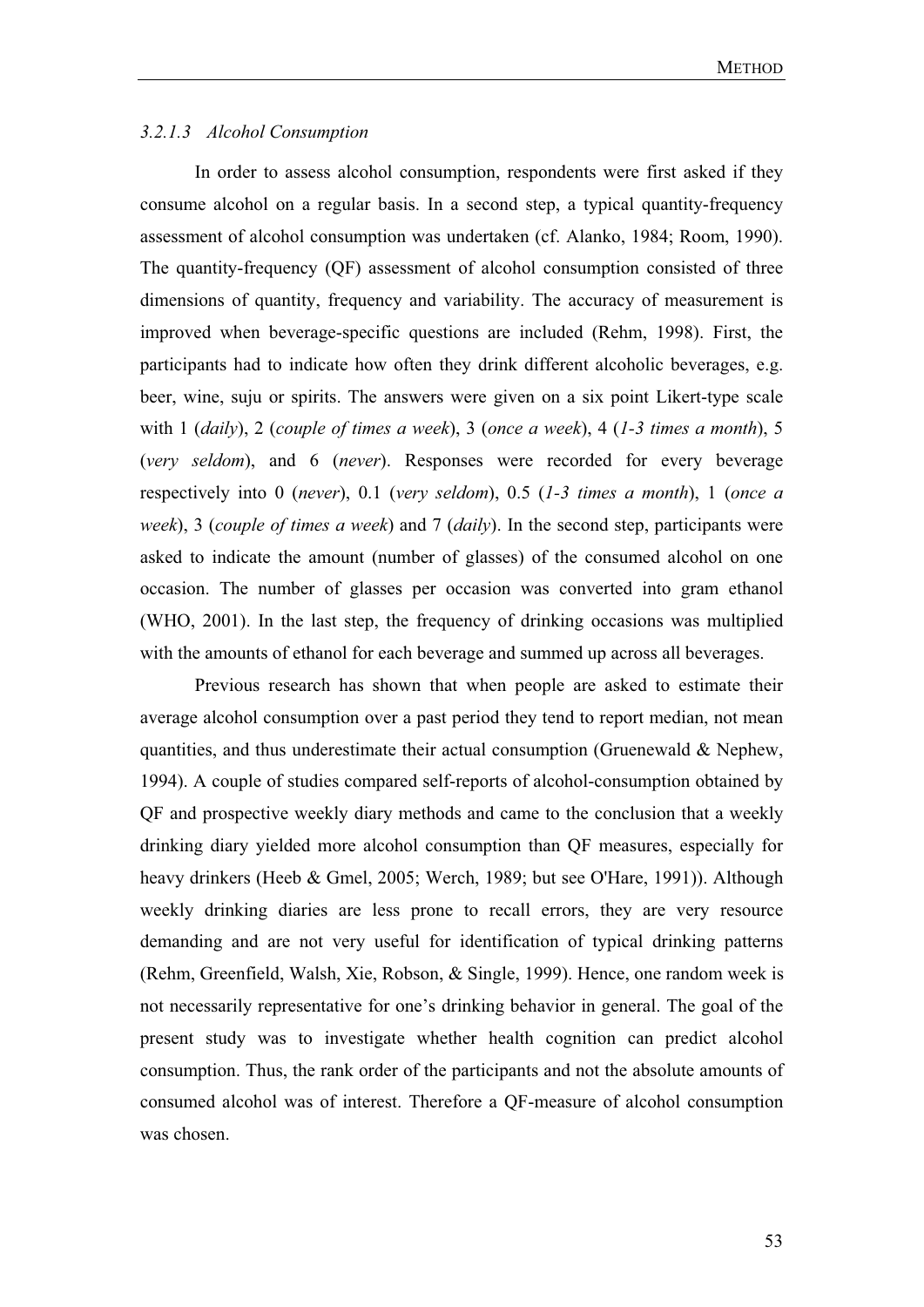### *3.2.1.4 Smoking*

Smoking behavior was assessed by asking participants to classify themselves as someone who had never smoked, someone who only smokes occasionally, someone who is a former smoker, and someone who is smoking on a regular basis (cf. Renner et al., 1996). The smokers had to identify how many cigarettes they smoke during a day. This single item measure has been shown to relate to disease risk (cf. M. R. Law, Morris, Watt, & Wald, 1997; Nuorti et al., 2000) and was found to be a valuable indication of heaviness of smoking when compared with biological markers (Heatherton et al., 1989).

#### 3.2.2 Health Cognitions

In this section the description of the general and behavior-related health cognition measures will be given.

#### *3.2.2.1 Risk Perception*

Risk perception items were adopted from Perloff and Fetzer (1986) and measure perceived vulnerability for coronary health problems. Participants were asked to estimate the likelihood of getting one of the following health problems during their lifetime: hypertension, hypercholesteremia, cardiovascular disease and heart attack. The responses were made on 7-point Likert scales ranging from 1 (very unlikely) to 7 (very likely). Internal consistency of the scale was good (Cronbachs's  $\alpha$  $= .89$  at T1 and  $\alpha = .93$  at T2).

#### *3.2.2.2 Outcome Expectancies*

Outcome expectancies are subjective beliefs about contingencies of individual action and its consequences. Outcome expectancies were assessed by using different domain specific scales developed by Renner et al. (1996). The items comprised if/then statements. The if-condition specifies the target behavior (nutrition habits, physical activity, alcohol or cigarette consumption), whereas the then-condition consists of a possible positive consequence of the behavior. All items were constructed in a personalized manner e.g. the target behavior had to be performed by the persons themselves (If I start exercising regularly, I will be less vulnerable for cardiovascular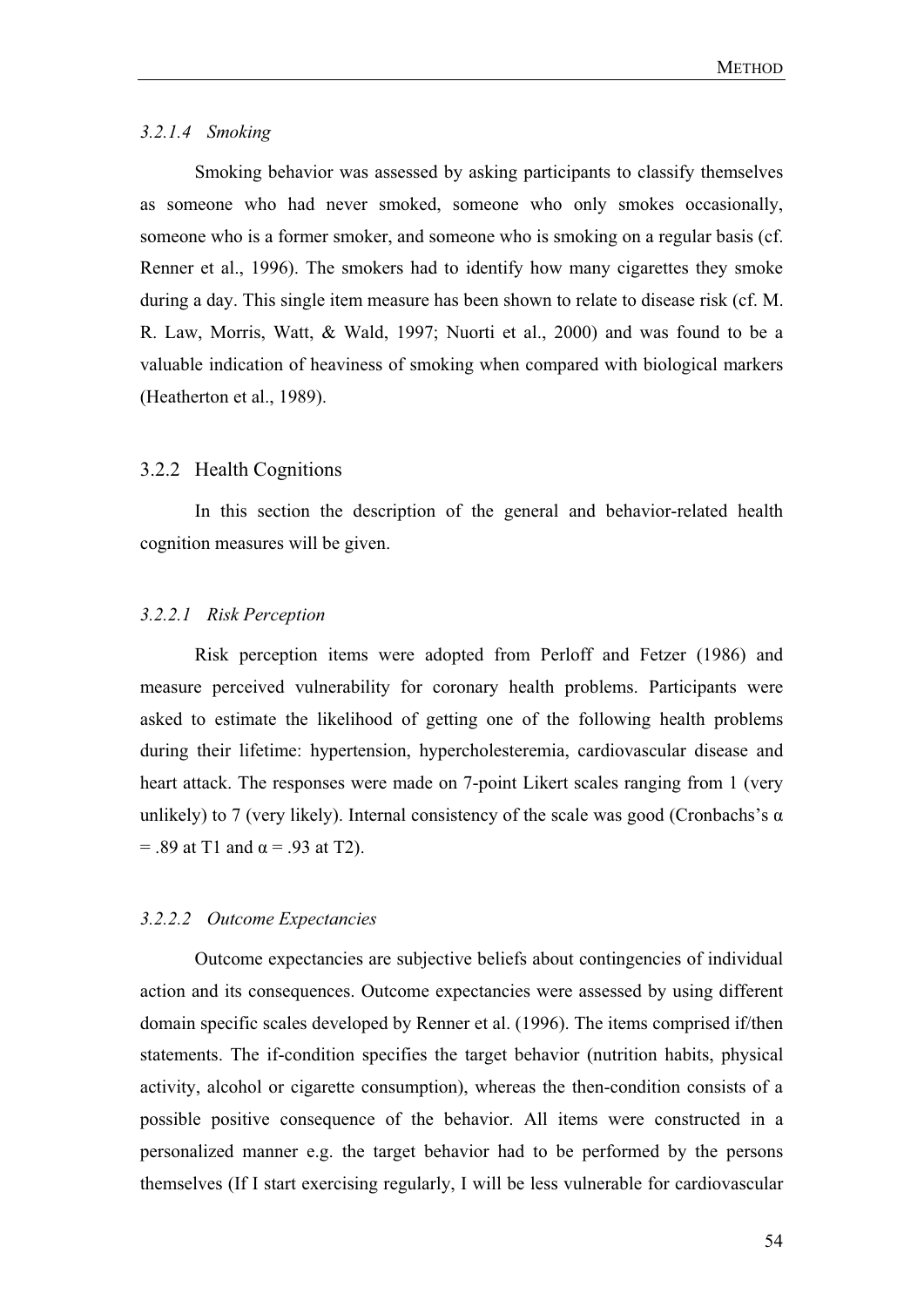diseases). The answers were given on a four-point Likert scale ranging from 1 (not at all true) to 4 (exactly true). Nutrition-related outcome expectancies were measured with six items (Cronbachs's  $\alpha$  = .83 at T1 and  $\alpha$  = .79 at T2). The 10-item physical activity-related outcome expectancies scale had good internal consistency characteristic, with Cronbachs's  $\alpha = .91$  at T1 and  $\alpha = .92$  at T2. Alcohol-related outcome expectancies were measured with four items (Cronbachs's  $\alpha$  = .91 at T1 and  $\alpha$  = .93 at T2). The seven item smoking-related outcome expectancies scale had good internal consistency characteristics, with Cronbachs's  $\alpha$  = .91 at T1 and  $\alpha$  = .92 at T2.

#### *3.2.2.3 Behavioral Intentions*

Behavior intentions are explicit decisions to act in a certain way. They reflect both the direction and the intensity of personalized goals (Sheeran, 2002). Domain specific behavioral intentions were assessed by the items developed by Renner et al. (1996). Participants completed a three item scale as a nutrition-specific intention measure. They were asked whether they intend to e.g., reduce the consumption of fatty food in the next couple of months (Cronbachs's  $\alpha = .78$  at T1 and  $\alpha = .84$  at T2). The intentions to be physically active, to quite smoking and to limit alcohol consumption were assessed with a single item respectively. Responses on all intentions scales were made on 7-point Likert scale, ranging from 1 (don't intend at all) to 7 (strongly intend).

#### *3.2.2.4 Perceived Self-Efficacy*

Perceived self-efficacy stands for "people's beliefs about their capabilities to exercise control over events that effect their lives" (Bandura, 1997). The items are formulated in such a way that a person has to indicate whether he/she feels capable of performing a target behavior, in spite of anticipated barriers. These self-efficacy beliefs are phase-specific beliefs as proposed by Luszczynska and Schwarzer (2003) and their strength may vary within a self-regulatory cycle. The self-efficacy beliefs were therefore assessed in a phase-specific manner. Responses on all self-efficacy scales were made on 4-point Likert scales, ranging from 1 (not at all true) to 4 (exactly true).

 With regard to nutrition participants were asked to indicate, whether they felt confident to adopt a preventive nutrition behavior in spite of different barriers (Renner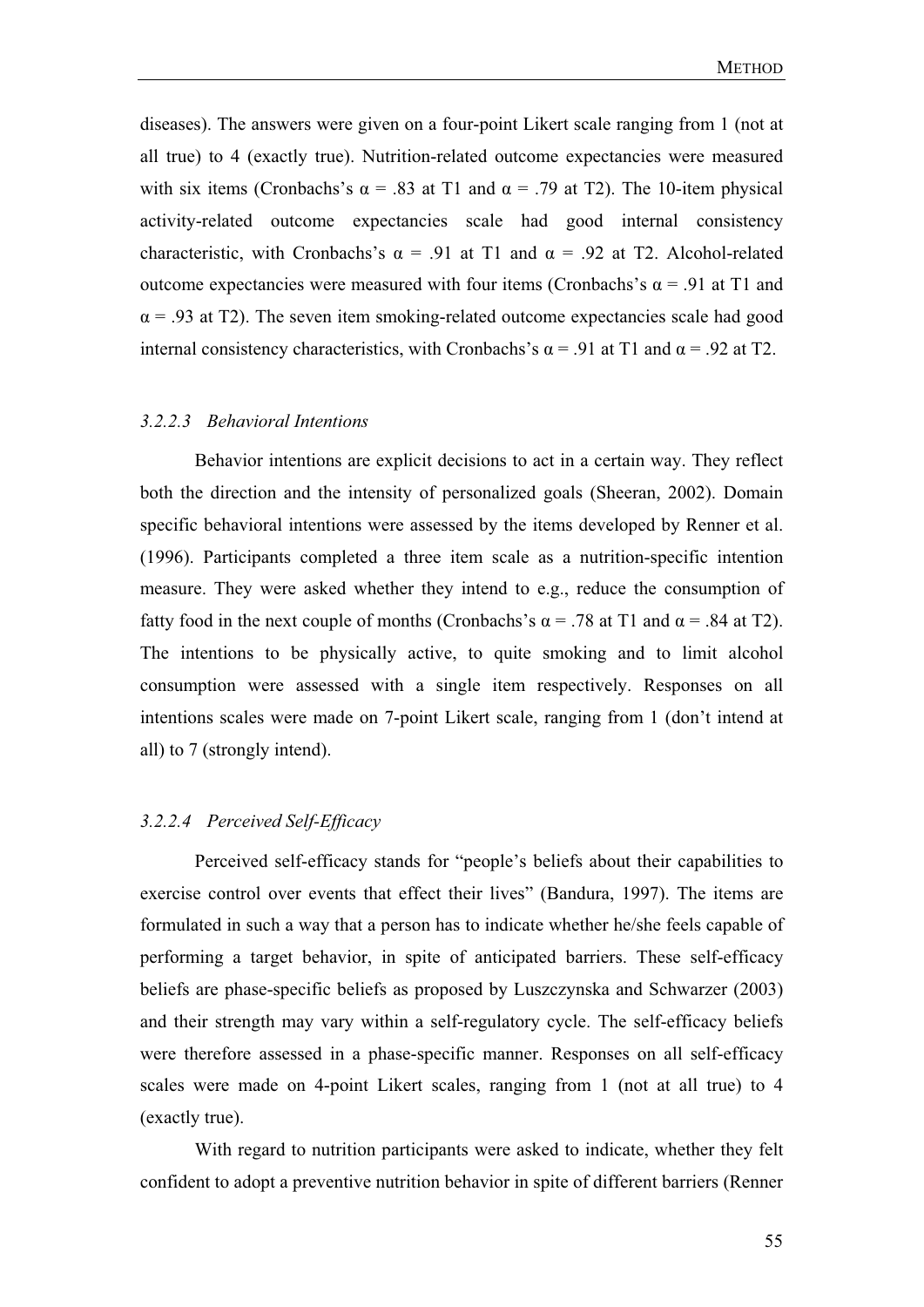et al., 1996). Two subscales assessing action and coping nutrition-related self-efficacy were build in accordance with Schwarzer and Renner (2000). The nutrition-related action self-efficacy is important for the initiation of nutrition behavior change. The measure of action self-efficacy consisted of two items ( $r = .66$  at T1 and  $r = .65$  at T2). Nutrition-related coping self-efficacy is crucial for the maintenance of newly acquired favorable nutrition habits. The measure of coping self-efficacy consisted of three items (Cronbachs's  $\alpha$  = .86 at T1 and  $\alpha$  = .86 at T2).

 Phase-specific physical activity related self-efficacy was assessed in accordance with Sniehotta et al. (2005) by two scales: action and coping self-efficacy. Action self-efficacy is important for the initiation of physical activity. Action selfefficacy contains people's beliefs in their confidence to start being physical active, when faced with different obstacles and was assessed with three items (Cronbachs's  $\alpha$ )  $= .87$  at T1 and  $\alpha = .89$  at T2). Coping self efficacy is important during the volitional phase. Coping self-efficacy describes optimistic beliefs about one's ability to overcome barriers that occur during the maintenance process. It was assessed with 11 items (Cronbachs's  $\alpha$  =.96 at T1 and  $\alpha$  = .95 at T2).

 An alcohol-related self efficacy scale developed by Renner et al. (1996) was used to capture a person's beliefs in their ability to refrain from this health impairing habit. Only alcohol-related action self efficacy was assessed. Three items were formulated by asking participants how confident they were that they can limit or abandon completely their alcohol consumption (Cronbachs's  $\alpha$  = .83 at T1 and  $\alpha$  = .85 at T2).

Smoking related self-efficacy is conceptualized as an optimistic belief in one's own capability to quite smoking in spite of different barriers. It was measured in two ways: as action self efficacy and coping self efficacy. Smoking-related action selfefficacy was measured by nine items (Cronbachs's  $\alpha$  = .97 at T1 and  $\alpha$  = .96 at T2) and assessed peoples' confidence to quit in spite of anticipated difficulties in the planning phase. The three items (Cronbachs's  $\alpha = .95$  at T1 and  $\alpha = .94$  at T2) assessing smoking-related coping self-efficacy were designed to capture people's confidence to remain a non-smoker in the volitional phase when they were directly confronted with barriers and seatbacks.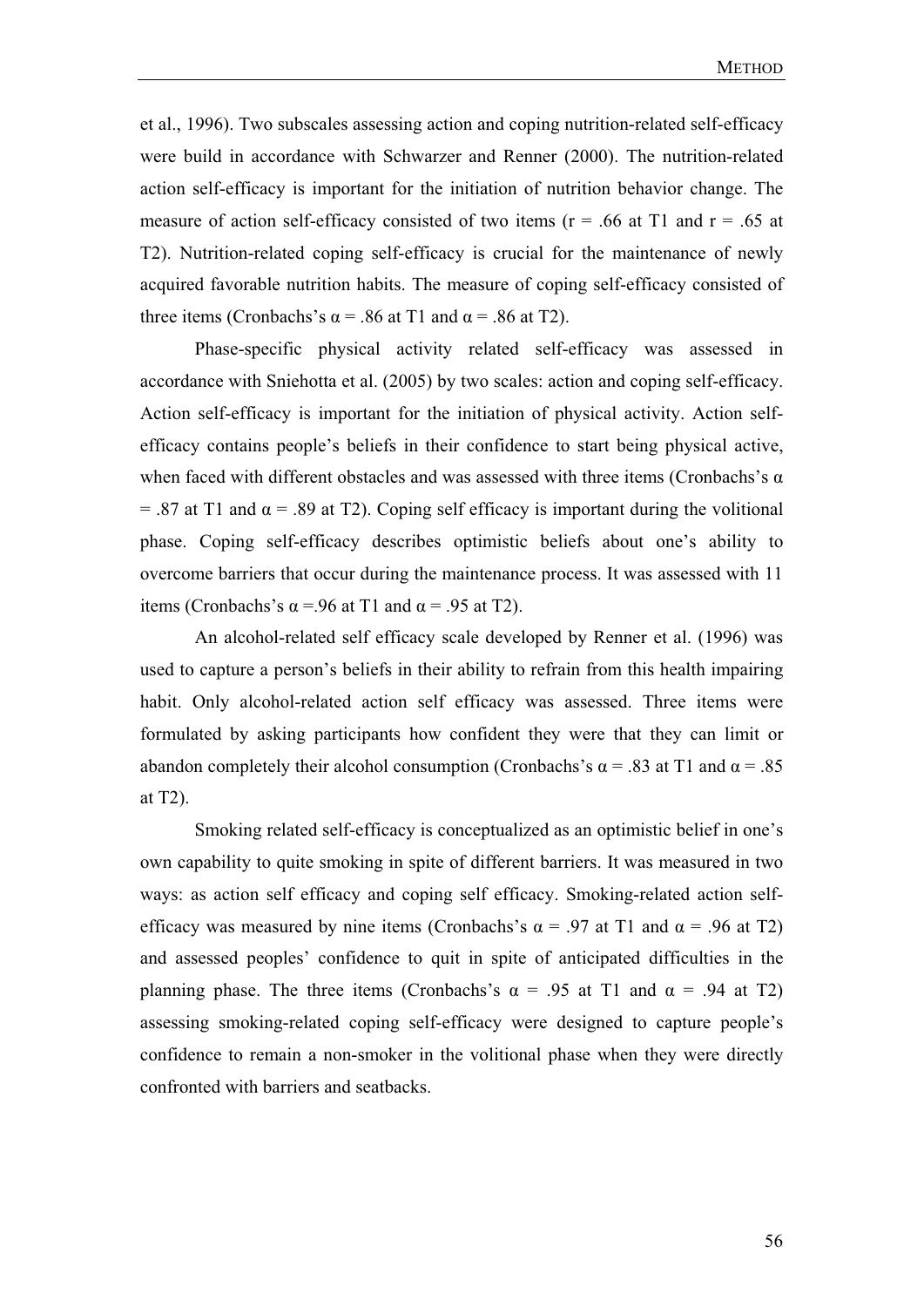#### *3.2.2.5 Planning*

The distinction was made between *action and coping planning*. Action planning specifies in detail how and under what situational circumstances an intended action is to be implemented. Coping planning on the other hand specifies what to do in the situations that jeopardize the implementation of intended goals. The domainspecific items were developed after Sniehotta et al. (2006) and were used to capture these constructs. Responses to all action and coping planning scales were made on 4 point Likert scales, ranging from 1 (not at all true) to 4 (exactly true).

The two nutrition-related action planning items were assessed by asking participants whether they already made concrete plans of how and when they will improve their nutrition habits ( $r = .85$  at T1 and  $r = .78$  at T2). Nutrition-related coping planning was measured by three items. Participants were asked to rate whether they already made concrete plan about what to do in situations that might block the implementation of the intended goal to improve their nutrition behavior (Cronbachs's  $\alpha$  = .90 at T1 and  $\alpha$  = .90 at T2).

For the assessment of physical activity-related action planning, a five item scale was used. Participants had to indicate whether they already made a concrete plan of how, when, where etc. they will be physical active (Cronbachs's  $\alpha$  = .94 at T1 and  $\alpha$  = .94 at T2). Physical activity related coping planning was assessed by four items. Participants had to indicate whether they made concrete plans how to cope with e.g. missed exercise session (Cronbachs's  $\alpha$  = .94 at T1 and  $\alpha$  = .94 at T2).

Alcohol-related action planning was assessed with a three item scale. Participants were asked to estimate whether they already made concrete plans how, when and where they will limit their alcohol consumption (Cronbachs's  $\alpha$  = .95 at T1 and  $\alpha$  = .94 at T2). A three item scale was used to assess alcohol related coping planning. Respondents had to indicate whether they already made a concrete plan how to e.g., deal with relapses into the old drinking habit (Cronbachs's  $\alpha$  = .95 at T1 and  $\alpha$ )  $= .95$  at T2).

Finally, smoking-related action planning was assessed with two items by asking participants if they already had a concrete plan how and when they would quit smoking  $(r = .90$  at T1 and  $r = .92$  at T2). A three item scale was used to assess smoking related coping planning. Participants indicated whether they already made a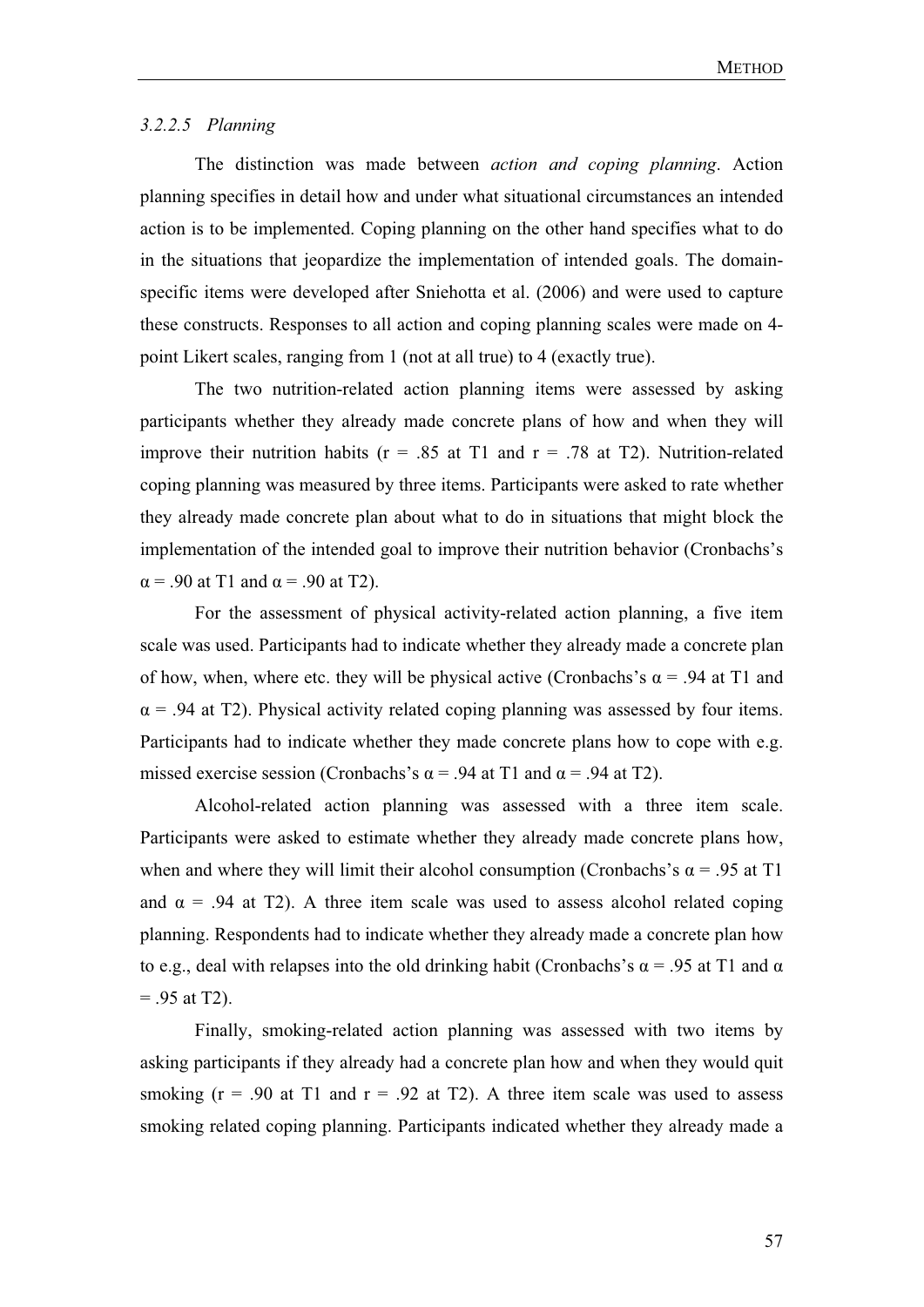concrete plan how to e.g., deal with relapses into the old smoking habit (Cronbachs's  $\alpha$  = .95 at T1 and  $\alpha$  = .94 at T2).

## 3.3 DESCRIPTION OF THE LONGITUDINAL SAMPLE AND DROP-OUT

Longitudinal data collected for both waves were available from 697 persons (51.3% of all Wave 1 participants). In order to investigate whether the longitudinal sub-sample was representative of the initial sample, the Wave 1 responses of the participants who completed both questionnaires (*N*=697) were compared with those who completed the questionnaire only at baseline (*N*=662). In the next section the results of the drop out analysis for the health behaviors and health cognitions are summarized.

### 3.3.1 Drop-out Analysis of Health Behaviors

Drop outs did not differ from those participants who remained in the study with regard to their nutrition style  $t(1129) = 1.69$ , n.s., the amount of consumed alcohol  $t(905) = .37$  n.s., and with regard to their smoking status  $\chi^2(3) = 5.69$ , n.s. However, the drop-out participants were slightly less physically active  $t(1107) = 2.03$ ,  $p = 0.04$  and consumed slightly more cigarettes than the participants in the longitudinal sample  $t(324) = 2.04$ ,  $p = .04$ . Means and standard deviations for the drop-out participants and the continuers are summarized in Table 4.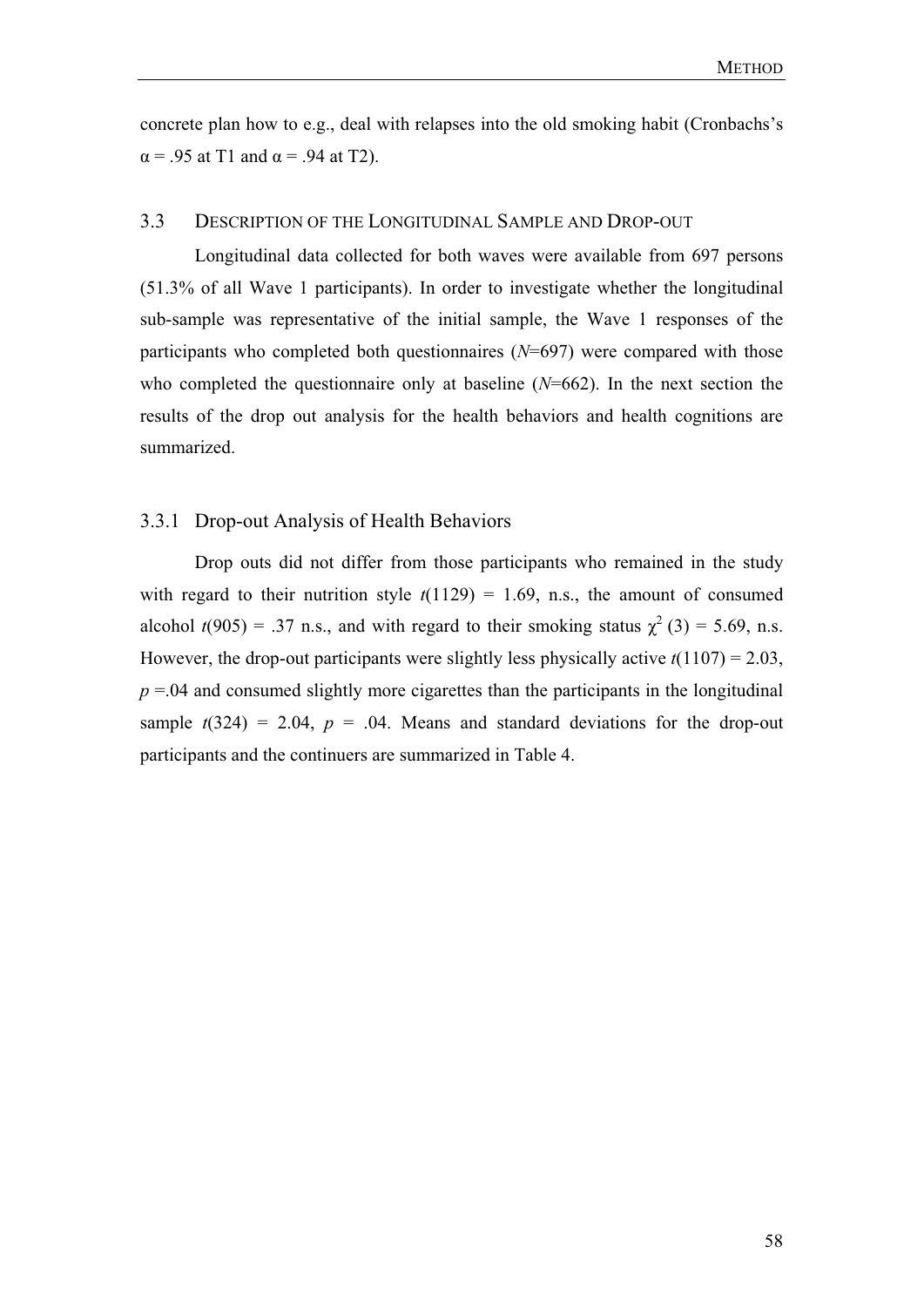|                       | M     |         |        | SD      |     |         |
|-----------------------|-------|---------|--------|---------|-----|---------|
|                       | W1    | W1 & W2 | W1     | W1 & W2 | W1  | W1 & W2 |
| Nutrition style       | 2.45  | 2.41    | .49    | 47      | 518 | 613     |
| Physical activity     | 4.42  | 5.01    | 4.78   | 4.85    | 511 | 598     |
| Alcohol consumption   | 43.01 | 40.18   | 120.42 | 107.34  | 426 | 481     |
| Cigarette consumption | 14.97 | 13.39   | 7.55   | 6.44    | 50  | 176     |

*Table 4: Description of health behaviors of dropped-out participants and continuers* 

## 3.3.2 Drop-out Analysis for Health Cognitions

*Risk perception:* There were no differences between participants in the longitudinal sub-sample and the participants who dropped out from the longitudinal study with regard to absolute risk perception  $t(681.58) = 1.65$ , n.s. Thus, the participants in the drop-out sub-sample  $(M = 3.73, SD = 1.14)$  did not differ systematically from the participants in the longitudinal sub-sample ( $M = 3.58$ ,  $SD =$ 1.29) regarding absolute risk perception.

*Outcome expectancies*: Investigation of differences between the longitudinal sub-sample and the sub-sample with dropped out participants revealed that there were no mean differences with regard to nutrition-related outcome expectancies,  $t(1110)$  = 1.73, ns. There were no group differences with regard to exercise-related outcome expectancies  $t(1108) = 1.03$ , n.s. The same was true both for alcohol-related outcomeexpectancies,  $t(907) = 1.13$ , n.s., and for smoking-related outcome expectancies,  $t(278) = 1.65$ , n.s. The means and standard deviations are summarized in Table 5.

|                                           | M    |         | SD  |         |     |         |
|-------------------------------------------|------|---------|-----|---------|-----|---------|
| Outcome expectancies in<br>the domain of: | W1   | W1 & W2 | W1  | W1 & W2 | W1  | W1 & W2 |
| <b>Nutrition</b>                          | 2.86 | 2.79    | .63 | .66     | 509 | 603     |
| Physical activity                         | 3.29 | 3.32    | .52 | .53     | 507 | 606     |
| Alcohol consumption                       | 3.06 | 3.00    | .82 | .88     | 421 | 488     |
| Cigarette consumption                     | 3.18 | 3.30    | .59 | .60     | 120 | 160     |

*Table 5: Description of domain-specific outcome expectancies of dropped-out participants and continuers* 

*Self-efficacy:* Participants in the longitudinal sub-sample did not differ from those who had filled out the questionnaire only at baseline with regard to nutritionrelated action self-efficacy  $t(1093) = .25$ , n.s., and coping self-efficacy  $t(1120) = 1.68$ , n.s., to physical activity-related action self-efficacy  $t(1099) = 1.64$ , n.s. and coping self–efficacy  $t(1120) = 1.68$ , n.s, to alcohol-related action self-efficacy  $t(889) = 1.25$ ,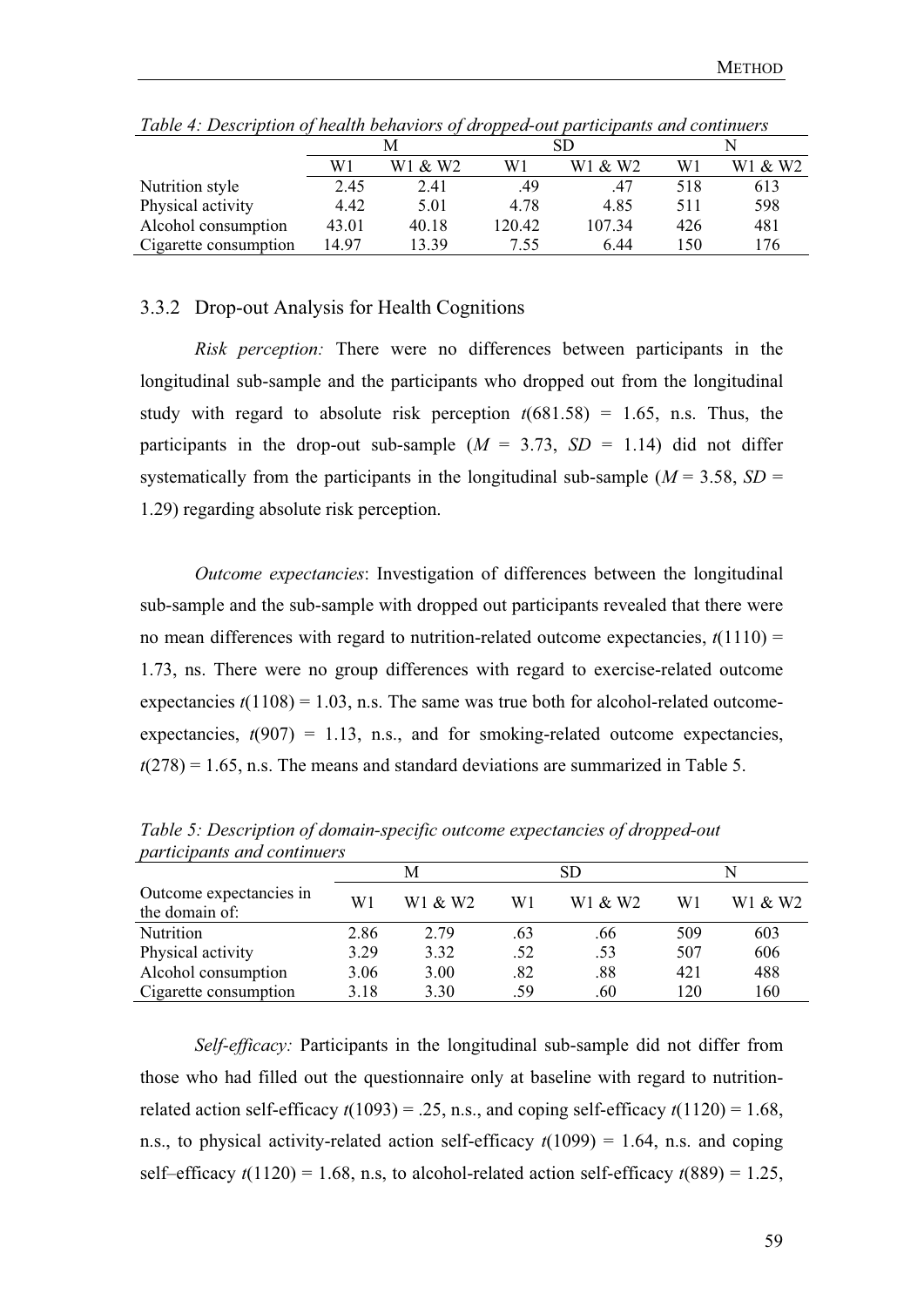n.s. and to both smoking-related action self-efficacy  $t(277) = .77$ , n.s., and coping self-efficacy  $t(277) = .25$ , n.s.. The means and standard deviations are summarized in Table 6.

|                            | М    |         | <b>SD</b> |         | N   |         |
|----------------------------|------|---------|-----------|---------|-----|---------|
|                            | W1   | W1 & W2 | W1        | W1 & W2 | W1  | W1 & W2 |
| Nutrition-related:         |      |         |           |         |     |         |
| Action self-efficacy       | 2.63 | 2.64    | .72       | .73     | 504 | 597     |
| Coping self-efficacy       | 2.55 | 2.62    | .55       | .62     | 505 | 597     |
| Physical activity-related: |      |         |           |         |     |         |
| Action self-efficacy       | 3.09 | 3.16    | .75       | .74     | 503 | 592     |
| Coping self-efficacy       | 2.62 | 2.68    | .64       | .63     | 514 | 608     |
| Alcohol-related:           |      |         |           |         |     |         |
| Action self-efficacy       | 3.02 | 2.94    | .84       | .92     | 413 | 478     |
| Smoking-related:           |      |         |           |         |     |         |
| Action self-efficacy       | 2.35 | 2.43    | .80       | .85     | 120 | 159     |
| Coping self-efficacy       | 2.47 | 2.50    | .84       | .89     | 120 | 159     |

*Table 6: Description of domain-specific self-efficacy of dropped-out participants and continuers*

*Intentions*: Participants in the longitudinal study did not differ from those who filled out only the first questionnaire with regard to intention to quite smoking  $t(277)$  = 1.45, n.s. Participants in the drop-out sub-sample had stronger intentions to eat healthier  $t(1143) = 3.45$ ,  $p < .001$ , to be physically active  $t(1117.07) = 2.25<sup>3</sup>$ ,  $p < .05$ and to reduce alcohol consumption  $t(1131.87) = 3.79$ ,  $p < .001$ , in comparison to the longitudinal sub-sample. The means and the standard deviations are summarized in Table 7.

|                           |      |         | SD   |         |     |         |
|---------------------------|------|---------|------|---------|-----|---------|
| Intentions to:            | W1   | W1 & W2 | W1   | W1 & W2 | W1  | W1 & W2 |
| eat healthier             | 4.67 | 4.40    | 1.21 | 1.41    | 530 | 615     |
| be physical active        | 4.84 | 4.61    | 1.43 | 1.94    | 530 | 615     |
| limit alcohol consumption | 4.12 | 3.73    | 1.48 | 1.90    | 530 | 615     |
| quite smoking             | 3.25 | 2.90    | 1.94 | 2.04    | 120 | 159     |

*Table 7: Description of intentions of dropped-out participants and continuers* 

*Planning:* The drop-out with regard to planning proved to be not systematic. Participants in the longitudinal sub-sample did not differ from those who had filled out the questionnaire only at baseline. Because of the high intercorrelations between action and coping planning constructs across all domains (all *r's* > .75), for the

<sup>&</sup>lt;sup>3</sup> Due to the significant result of the Levene's test for equality of variances  $F(1117) = 73.48$ ,  $p < .001$ the degrees of freedom are not rounded.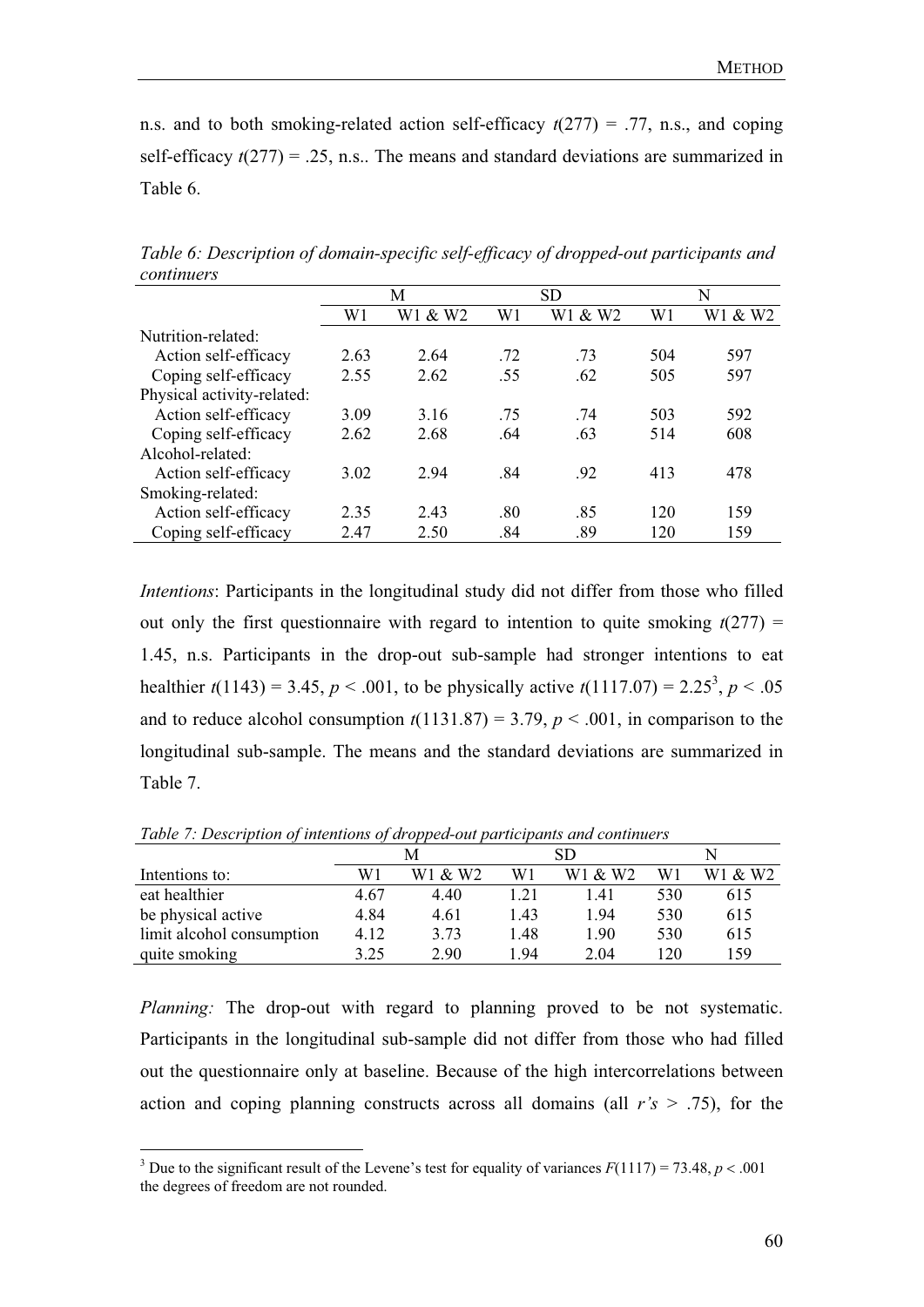following analyses the two scales were collapsed into a single planning scale. The results of t-tests were as follow: with regard to nutrition-related planning  $t(1102)$  = 1.37, n.s., to physical-activity related planning *t*(1102) = 1.57, n.s., to alcohol related planning  $t(853) = .48$ , n.s. and to smoking-related planning  $t(277) = .27$ , n.s. The means and standard deviations are summarized in Table 8.

 M SD N W1 W1 & W2 W1 W1 & W2 W1 W1 & W2 nutrition planning 2.20 2.28 .84 .85 505 699 physical activity planning  $2.40$   $2.45$   $0.67$   $0.70$   $0.514$   $0.608$ alcohol planning 2.17 2.14 1.03 1.01 392 463 smoking planning 2.25 2.22 .91 .95 120 159

*Table 8: Description of domain-specific planning of dropped-out participants and continuers*

To summarize, the study participants that took part in both waves of the study for the most part did not differ systematically on the core variables from the participants that only took part in the first wave of the study. The difference discovered between participants who did versus did not continue pertained only to the differences in intentions, the level of physical activity and the amount of consumed cigaretts. The continuers had lower intention to adopt healthier nutrition, to be physically active and to reduce alcohol consumption. However, these differences were relatively small (all of them were much smaller than half of the standard deviations of the respective variables). Accordingly, biases induced by drop-out from the study should be limited.

### 3.4 ANALYSES

The following sections give a general overview of the statistical methods employed to test the central hypotheses of the present study. In the first part, the treatment of missing values and outliers will be described. Following this, an overview of central methods of data analysis will be given. Statistical analyses were conducted using SPSS for Windows 12.0, AMOS for Windows 5.0 and LatentGOLD $\mathcal{R}$  4.0.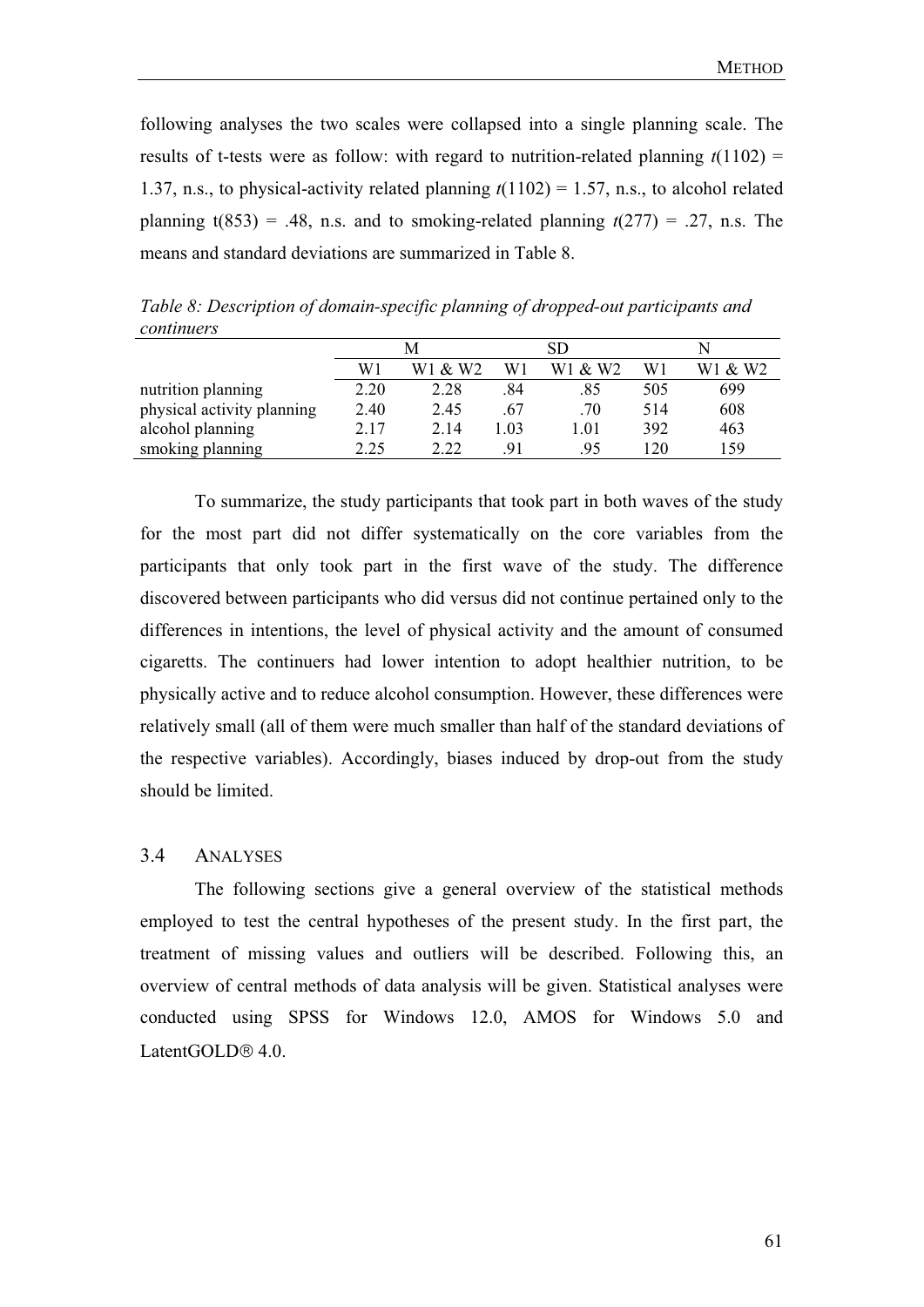### 3.4.1 Treatment of Missing Values and Outliers

Any large survey study is inevitably confronted with the missing data problem. A number of methods on how to treat missing values were proposed in the literature (cf. R. J. A. Little & Rubin, 1987; Schafer & Graham, 2002). The appropriateness of a certain method depends on the underlying assumptions regarding the distribution type of missingness. Schafer and Graham (2002) distinguish between three kinds of missingness: a) missing completely at random (MCAR); b) missing at random (MAR) and c) missing not at random (MNAR). Only if the missing values follow MCAR or MAR distribution is the unbiased estimation of missing values possible. The distribution of missingness is usually unknown to researchers. However it is assumed that in many psychological research settings, the departures from MAR might be negligible (Schafer & Graham, 2002). Therefore, it was assumed that the missing data in the present study follow at least MAR distribution. This means that a missing value on a certain variable might depend on the values of other variables in the dataset but not on the data that was actually missing.

It was decided to use a twofold approach for the estimation of the missing values. On the *variable level,* missing values were estimated using a regression method that under the MAR assumption outperforms common data handling strategies (listwise/pairwise deletion, mean substitution) (cf. R. J. A. Little & Rubin, 1987; Schafer & Graham, 2002) that would demand a MCAR-distribution, i.e. a distribution where missing values are independent of any of the data values. Regression estimation was performed using the SPSS Missing Value Analysis Module. Missing values were estimated if a missing response was a part of a scale with more than two items, and if a response was given for at least 50% of the remaining items of that scale. Age, sex and the responses to the remaining items of a scale with missing values were then predictors for the missing items (Tabachnick & Fidell, 2001). Missing values were not estimated if they pertained to single item indicators. On the *parameter estimation level,* within a structural equation modeling framework, missing values were estimated using a Maximum Likelihood (ML) estimation algorithm implemented in the AMOS-software. In numerous simulation studies it was shown that under assumption of MAR, ML-method produces an unbiased parameter estimation (Allison, 2003; Gold & Bentler, 2000; Schafer & Graham, 2002).

62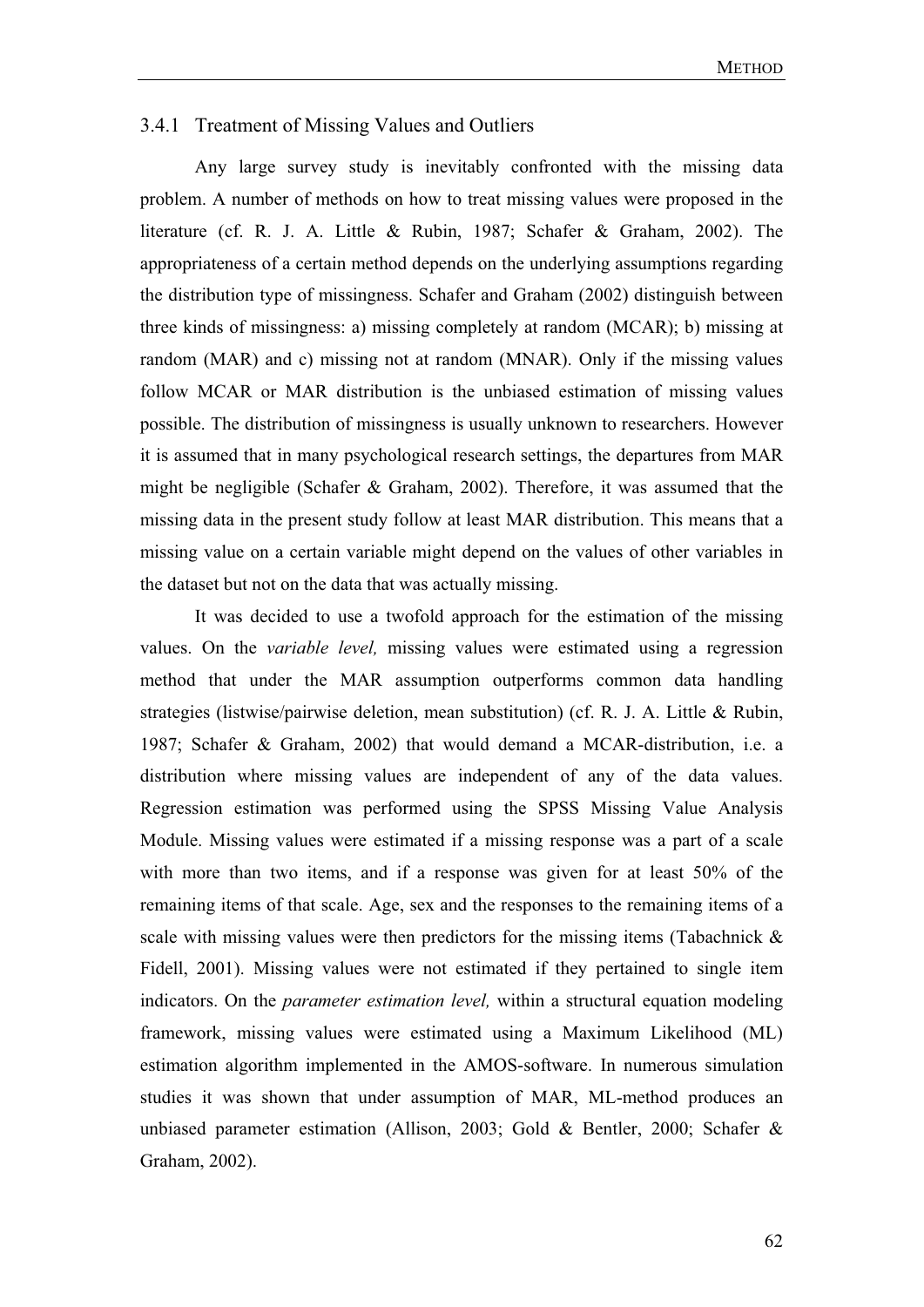Prior to the analyses the data was screened for the univariate and multivariate outliers. An observation was considered to be an univariate outlier if it's z-score exceeded  $\vert 3.29 \vert$  (Tabachnick & Fidell, 2001). In this case, the value of an outlier was adjusted to the closest non-outlying value in the data distribution. Preceding analysis, data was routinely screened for multivariate outliers and those were identified on the basis of Mahalonobis distance ( $p < .001$ ) using SPSS Regression (Tabachnick & Fidell, 2001). The few cases that were detected as multiple outliers were removed from the subsequent analysis (see Results chapter).

#### 3.4.2 General Analytic Procedures

As a starting point for all data analyses, bivariate associations were screened using Pearson correlations, t-tests and chi-square tests. Multivariate relationships between constructs under study were explored by the means of analyses of variance, structural equation modeling and latent cluster analysis.

### *3.4.2.1 Analyses of Variance (ANOVA)*

ANOVAs were performed to investigate age-related differences in health behaviors and health cognitions. Since the two investigated age groups had an unequal sample sizes, homogeneity of variances was tested with Levine's test for homogeneity of variances. Violation of homogeneity of variance was assumed when Levine's test was significant at  $p < 0.01$ . In this case a more stringent Alpha level was chosen (e.g. for moderate violation with nominal  $\alpha = .05$ , an  $\alpha = .025$  was chosen; for severe violations an  $\alpha$  = .01 was chosen).

 Whenever multiple tests with the same independent variable were performed (e.g. comparisons between the three clusters) the adjustments of the alpha-level were performed in order to reduce type I error inflation. Bonferoni adjustment strategy was used, e.g. the alpha level (.05) was divided by the number of the performed tests.

### *3.4.2.2 Structural Equation Modeling (SEM)*

The applicability of the HAPA-model in different settings was tested using structural equation modeling. For all constructs except risk perception, action selfefficacy, and intentions, parcels were used to create indicators for latent variables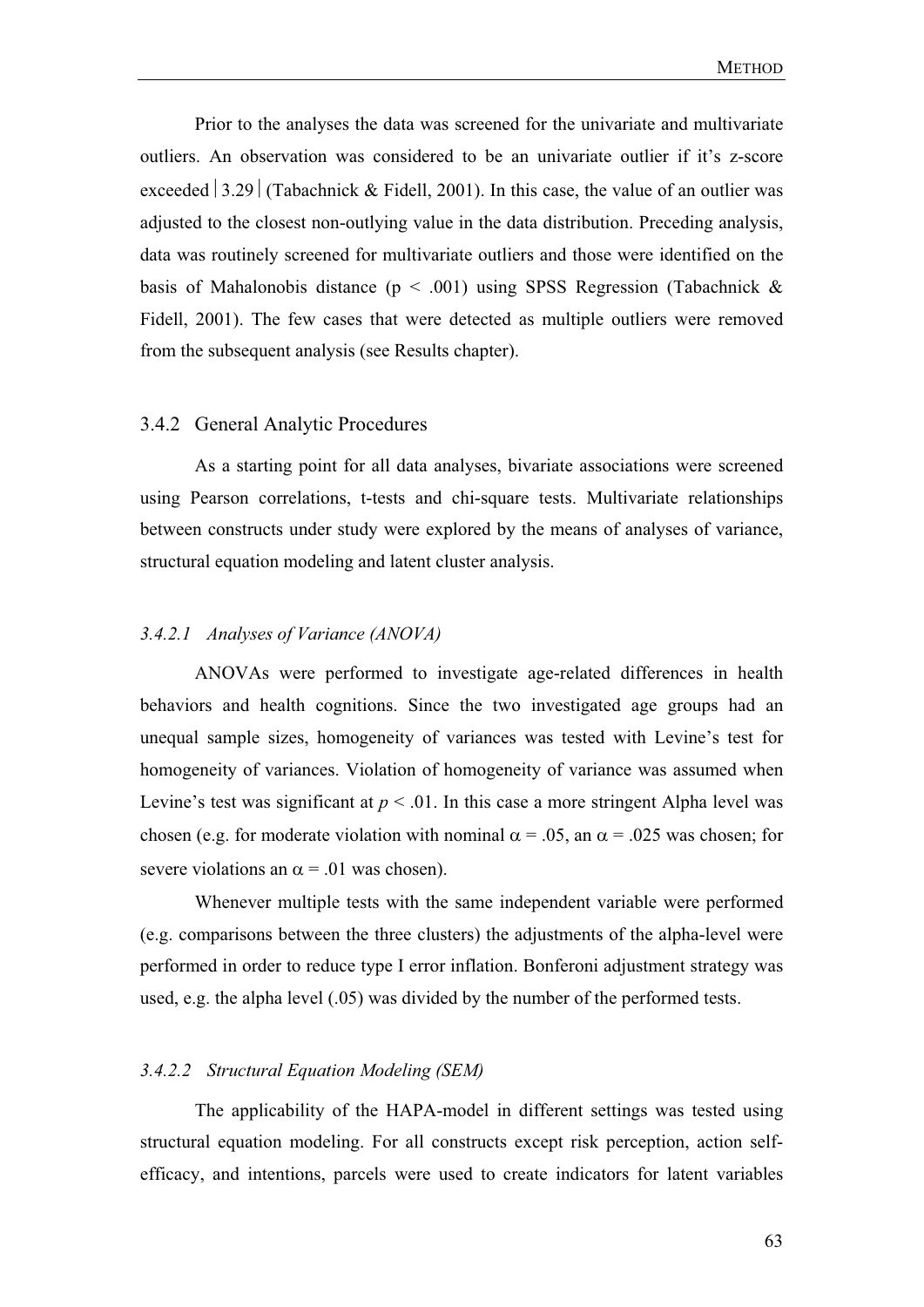within a structural equation approach (for more details see Tabels B 1-4 in Appendix B). Considering the complexity of the HAPA model, the more parsimonious models with parcel data appear more advisable since this approach reduces the number of estimated parameters both locally in defining a construct and globally in representing an entire model. Additionally, residuals are less likely to be correlated (both because fewer indicators are used and because unique variances are smaller), and it leads to reductions in various sources of sampling errors (MacCallum, Widaman, Zhang, & Hong, 1999). For parceling, a random assignment method suggested by T. D. Little, Cunningham, Shahar, and Widaman (2002) was chosen, since all single item loadings were equally high, and all latent constructs were one-dimensional.

The model fit was assessed by examining the comparative fit index (CFI), the Tucker-Lewis-Index (TLI), and the root-mean-square error of approximation (RMSEA). A model is judged to have a good fit if CFI and TLI indices have values higher than .90, the value of RMSEA is smaller than .08, the lower bound of  $90\%$ confidence intervals (CI) is close to zero, and the upper bound of the 90% CI does not exceed .10 (Tabachnick & Fidell, 2001). Since the  $\chi^2$  statistic is sample size dependent, the  $\chi^2/df$  ratio was employed as a further goodness of fit criterion. Bollen and Long (1993) suggest a  $\chi^2$  not larger than 2-5 times the degrees of freedom.

# *3.4.2.3 Latent Cluster Analysis (LCA)*

In order to establish patterns of health behaviors, a cluster analysis was performed using a Latent Class Analysis (LCA) approach. LCA is a statistical method for defining subtypes of related cases (i.e. latent classes) from multivariate categorical data, according to similarities in their response patterns (for the detailed review see Bartholomew, 1987; Lazarsfeld & Henry, 1968). LCA is one kind of cluster analysis which utilizes a model-based method i.e. involves the specification of statistical distributions (Magidson & Vermunt, 2002). In contrast to more well-known clustering methods such as K-means clustering which apply arbitrary distance metrics to group individuals based on their similarity, LCA-method derives clusters based on conditional independence assumptions (Clogg, 1995). Using statistical distributions rather than distance metrics to define clusters allows researchers to determine whether a model with a particular number of clusters is able to fit the data, since tests can be performed for observed versus model expected values.